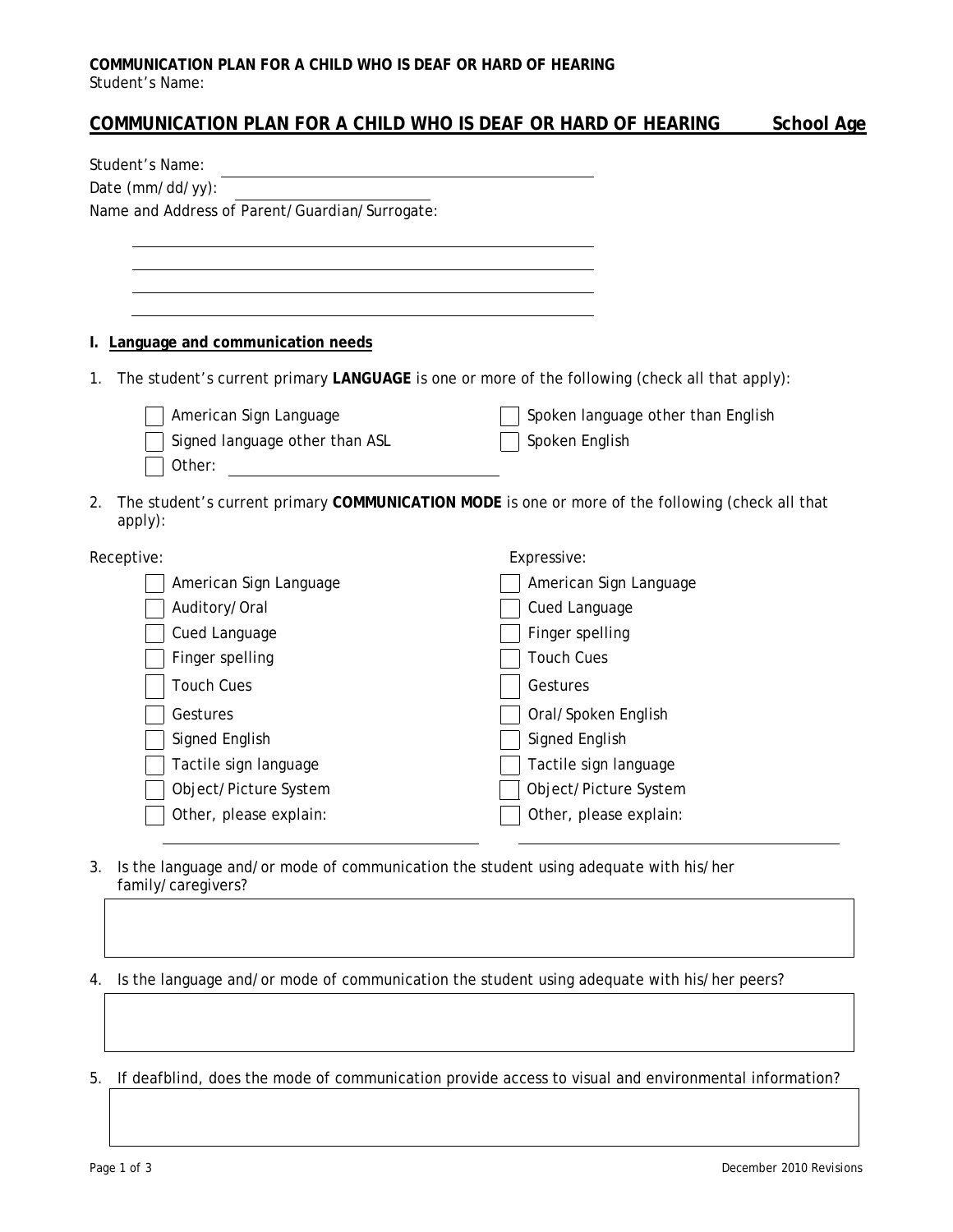### **COMMUNICATION PLAN FOR A CHILD WHO IS DEAF OR HARD OF HEARING** Student's Name:

## **II. Opportunities for direct communication**

- 1. Describe opportunities for **direct** communication with peers that are to be addressed in the IEP:
- 2. Describe the opportunities for **direct** communication with professional staff and other school personnel that are to be addressed in the IEP:
- 3. Describe opportunities for **direct** instruction in the student's language and communication mode that are to be addressed in the IEP:

#### **III. Academic level, assistive technology, devices and services**

| What language and communication supports are needed for the student to participate and make progress in |  |  |  |
|---------------------------------------------------------------------------------------------------------|--|--|--|
| the general education curriculum?                                                                       |  |  |  |

General education curriculum delivered directly by a teacher proficient in the language(s) and communication modality(s) identified in Part I questions 1 and 2.

| General education curriculum delivered through use of qualified interpreter and/or intervener (if |
|---------------------------------------------------------------------------------------------------|
| deafblind):                                                                                       |

- American Sign Language Interpretation
- English Transliteration
- Oral Interpreting
- Cued Language Transliteration
- Deafblind Interpreting (tactile or visual)
- Intervener
- Other:

Assistive devices/services have been considered:

| Captioned media | Note taking        |
|-----------------|--------------------|
| $\Box$ CART     | Sound field system |

C-Print C-Print C-Print C-Print

Note taking

FM System and Decree of the Contract of the Contract of the Contract of the Contract of the Other

Hearing aid/Cochlear Implant monitoring

Are the language and communication supports adequate to meet the student's needs?